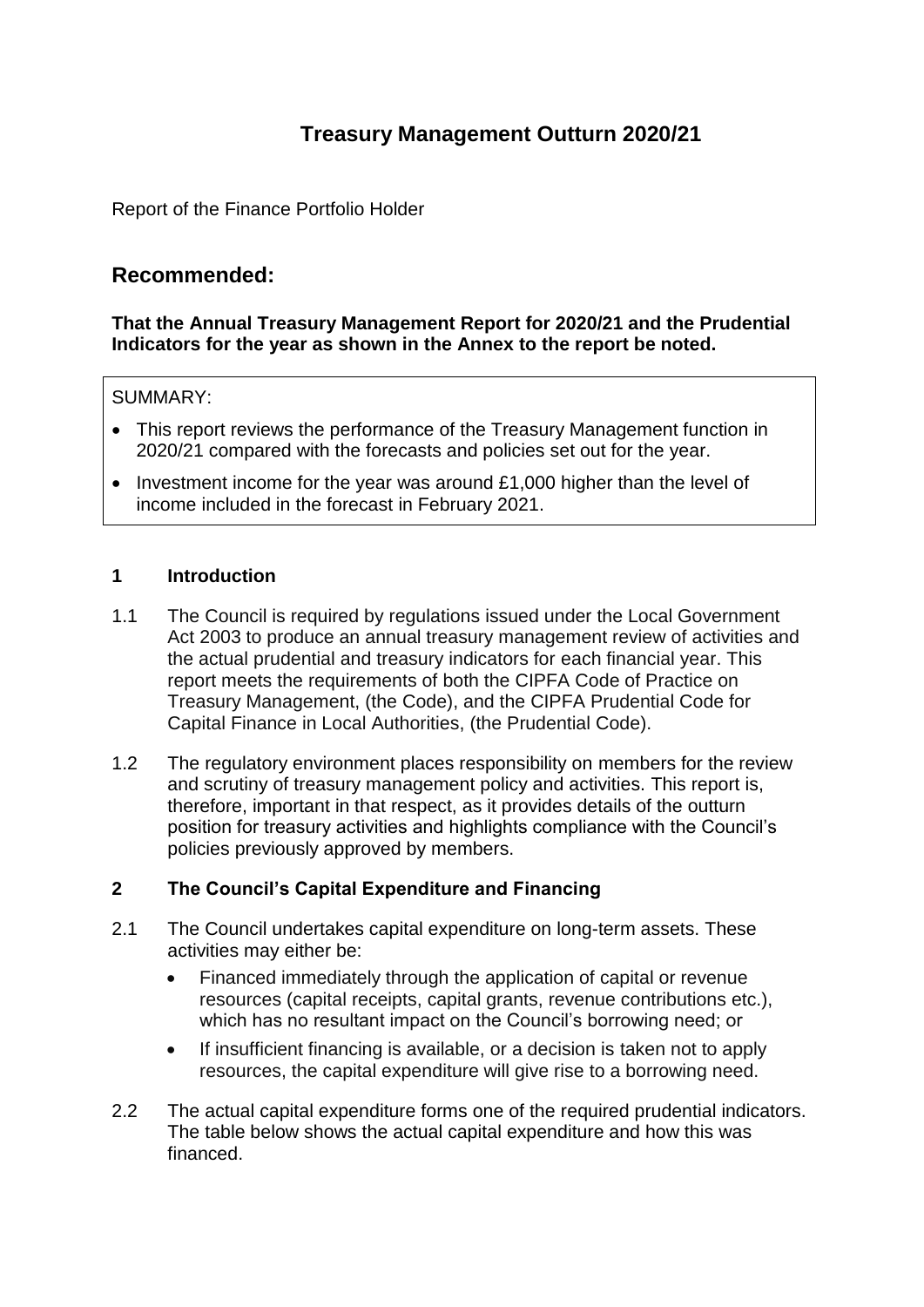| £M                                       | 2019/20<br><b>Actual</b> | 2020/21<br><b>Forecast</b> | 2020/21<br><b>Actual</b> |
|------------------------------------------|--------------------------|----------------------------|--------------------------|
| <b>Capital expenditure</b>               | 7.8                      | 14.5                       | 7.8                      |
| Financed in year                         | 6.2                      | 14.5                       | 7.8                      |
| <b>Unfinanced capital</b><br>expenditure | 1.6                      |                            |                          |

### **3 The Council's Overall Borrowing Need**

- 3.1 The Council's underlying need to borrow to finance capital expenditure is termed the Capital Financing Requirement (CFR).
- 3.2 **Gross borrowing and the CFR** in order to ensure that borrowing levels are prudent over the medium term and only for a capital purpose, the Council should ensure that its gross external borrowing does not, except in the short term, exceed the total of the capital financing requirement in the preceding year (2020/21) plus the estimates of any additional capital financing requirement for the current (2021/22) and next two financial years. This essentially means that the Council is not borrowing to support revenue expenditure. The table in Annex 1 highlights the Council's gross borrowing position against the CFR. The Council has complied with this prudential indicator.
- 3.3 The funding of the CFR in 2020/21 was originally expected to be left in an over borrowed position (gross borrowing exceeding the financing requirement). The borrowing position has now been amended to an under borrowed position for 2020/21 and 2021/22. This is because an additional £14.8M of capital expenditure is expected to be incurred in 2021/22, which will be fully funded by internal borrowing.

### **4 Treasury Performance in 2020/21**

- 4.1 The Council managed all the investments in-house in 2020/21.
- 4.2 Most investments during the year were placed in call-accounts or fixed-term deposits for durations of up to one year, with the exception of investments to a Local Authority totalling £5M for five years.
- 4.3 The average return on investments for the year was 0.52% compared to the average 7 day Libid benchmark of -0.07%, an out-performance of 0.59%. The Libid rate is the standard benchmark rate used by Councils when analysing their investment performance. The Libid rate is derived from Libor, London Interbank Offer rate, which is set by a panel of banks each day. In order to get the Libid rate, which is the benchmark rate for deposits, it is calculated as Libor – 0.125%. Essentially, it is a measure of the rate that banks are willing to borrow from other banks and is therefore used as a benchmark rate for deposits. An outperformance against this rate confirms that the Council has performed well on its lending activities in the year.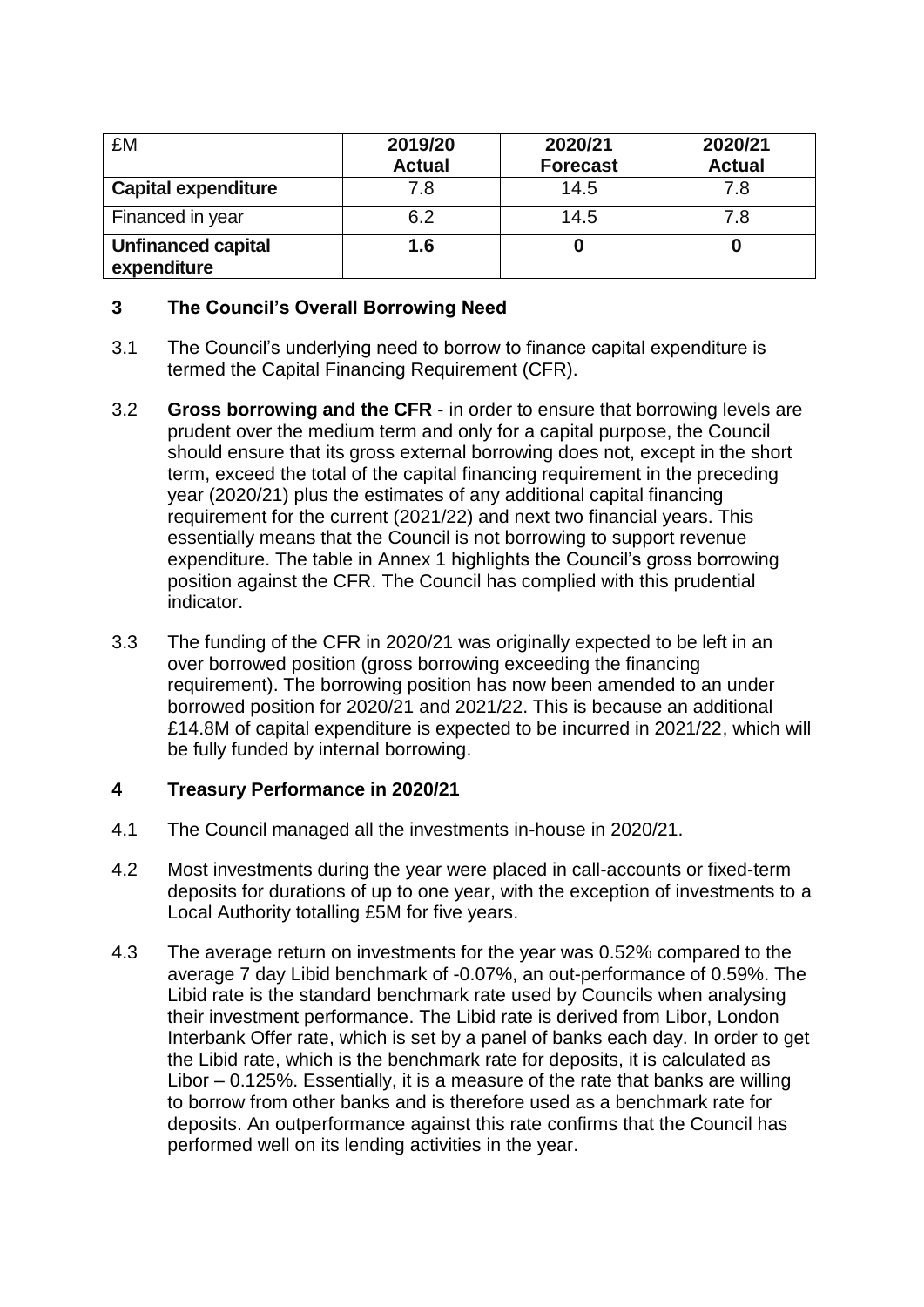4.4 The Council's investment position at the end of the year is detailed below.

|                                      | Principal at<br>31/03/21<br>£M | Principal at<br>31/03/20<br>£M | Rate of<br>Return<br>2020/21<br>% | <b>Benchmark</b><br>Return<br>% | Variance<br>% |
|--------------------------------------|--------------------------------|--------------------------------|-----------------------------------|---------------------------------|---------------|
| Internally<br>Managed<br>Investments | 66.5                           | 71.5                           | 0.52                              | $-0.07$                         | 0.59          |

- 4.5 Of the principal invested at 31 March 2021, £25M was invested in fixed rate, fixed term deposits. The remainder was invested in call and notice accounts with access ranging from immediate to 95 days' notice.
- 4.6 A comparison of the investment interest earned with the original budget and forecast is shown in the table below.

|                         | Original<br><b>Budget</b><br>2020/21<br>£000 | Forecast<br>2020/21<br>£000 | Actual<br>2020/21<br>£000 | Variance to<br>Original<br>£000 |
|-------------------------|----------------------------------------------|-----------------------------|---------------------------|---------------------------------|
| Interest on Investments | 629.5                                        | 399.1                       | 400.1                     | 229.4                           |

4.7 Income received on the Council's cash balances exceeded the income expected within the budget forecast, which was prepared in February 2021, by £1,000. There was however an adverse variance of £229,400 when measured against the original budget. This is because investment returns have been far lower than originally expected. Original budgets were set assuming a 0.75% rate of return, which did not materialise (see section 5 below).

### **5 The strategy for 2020/21**

- 5.1 Investment returns, which had been low during 2019/20, reduced during 2020/21 to near zero. Most local authority lending managed to avoid negative rates and one feature of the year was the growth of inter local authority lending.
- 5.2 The expectation for interest rates within the treasury management strategy for 2020/21 was that Bank Rate would continue at the start of the year at 0.75% before rising to end 2022/23 at 1.25%. This forecast was invalidated by the Covid-19 pandemic in March 2020 which caused the Monetary Policy Committee to cut Bank Rate in March, first to 0.25% and then to 0.10%, in order to counter the hugely negative impact of the national lockdown on the economy.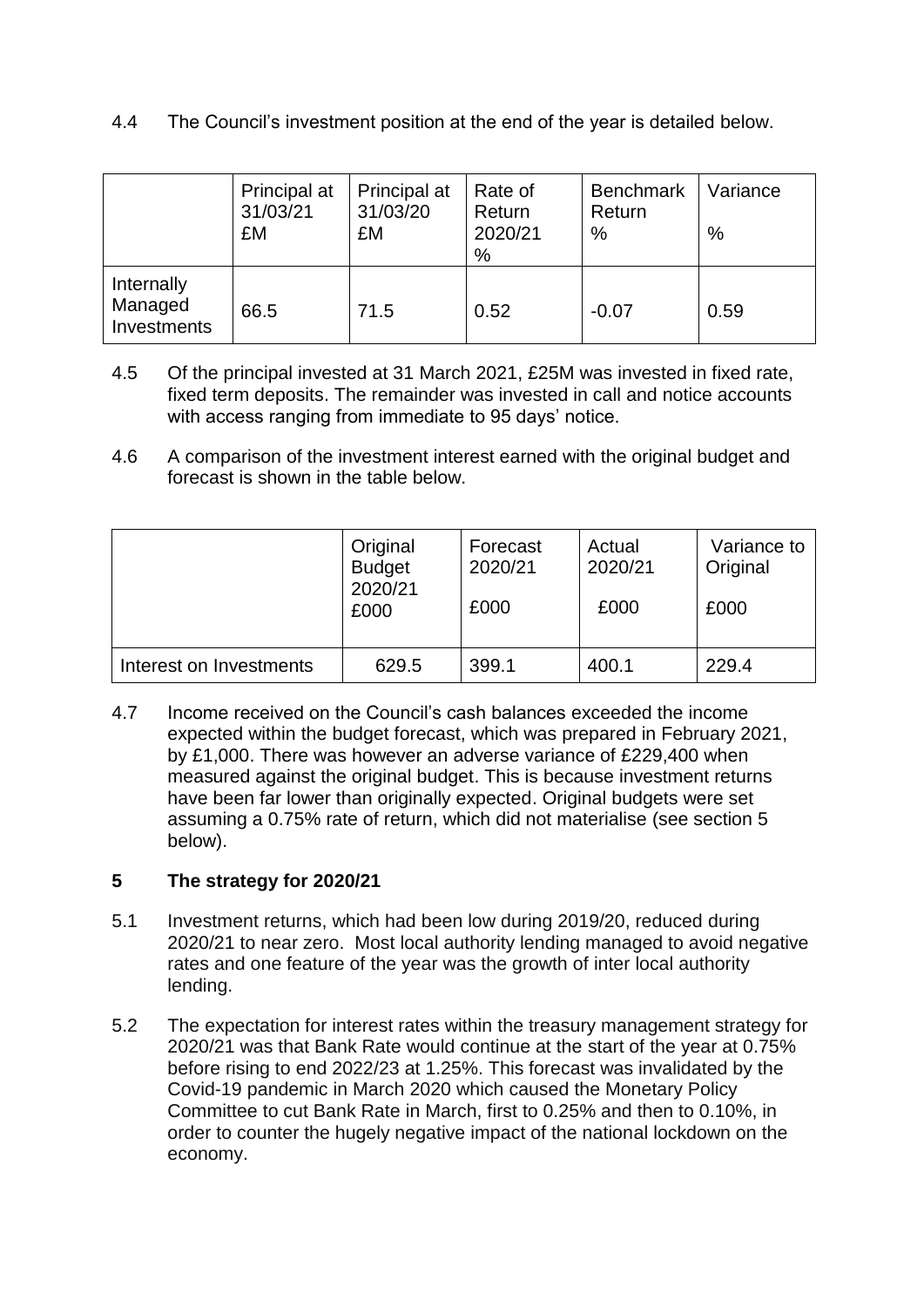- 5.3 While the Council has taken a cautious approach to investing, it is also fully appreciative of changes to regulatory requirements for financial institutions in terms of additional capital and liquidity that came about in the aftermath of the financial crisis. These requirements have provided a far stronger basis for financial institutions, with annual stress tests by regulators evidencing how institutions are now far more able to cope with extreme stressed market and economic conditions.
- 5.4 Investment balances in 2020/21 have been kept to a minimum through the agreed strategy of using reserves and balances to support internal borrowing, rather than borrowing externally from the financial markets. External borrowing would have incurred an additional cost, due to the differential between borrowing and investment rates. Such an approach has also provided benefits in terms of reducing the counterparty risk exposure, by having fewer investments placed in the financial markets.

### **6 Prudential Indicators and Treasury Limits**

### Prudential Indicators

- 6.1 The prudential indicators and borrowing limits are shown in Annex 1 and are relevant for setting an integrated treasury management statement.
- 6.2 The first indicator is the ratio of financing costs to net revenue stream. This compares the Council's net investment income and borrowing expenditure as a ratio of the budget requirement. A negative figure shows that investment income is greater than borrowing costs.
- 6.3 The second indicator is the Capital Financing Requirement (CFR). This is the total amount by which the funding of capital expenditure is reliant on external borrowing.

### **7 Consultations/ Communications**

7.1 The Council's treasury advisors, Link Asset Services, have been consulted in the preparation of this report.

### **8 Equality Issues**

8.1 An EQIA screening has been completed in accordance with the Council's EQIA methodology and no potential for unlawful discrimination or low level negative impact have been identified, therefore a full EQIA has not been carried out.

### **9 Conclusion and reasons for recommendation**

- 9.1 The Council achieved an average investment income rate of 0.52% in the year compared with an average benchmark figure of -0.07.
- 9.2 Actual income for the year was below the original estimate. £229,400 but was £1,000 above the forecast set in February 2021.